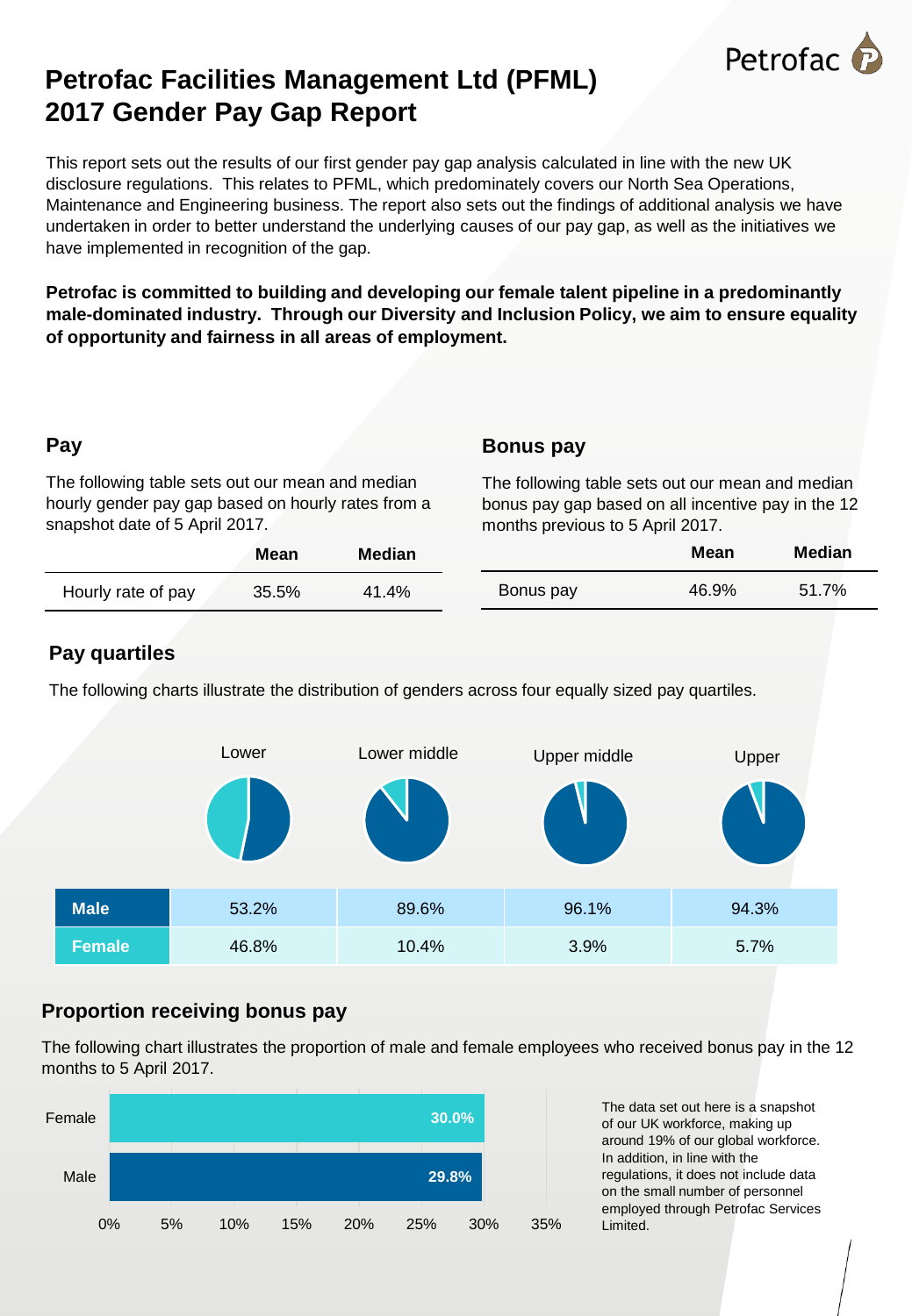# Petrofac

# **Petrofac Facilities Management Ltd 2017 Gender Pay Gap Report**

#### **Understanding our gender pay gap Distribution by seniority**

The Company has undertaken some additional analysis in order to help understand the reasons for our gender pay gap. Petrofac is a leading service provider to the oil and gas industry. We design, build, operate and maintain oil and gas facilities, in what is widely acknowledged to be a male-dominated industry.

In April 2017 PFML had 2535 employees, of which 424 (17%) are female. Our analysis has identified that the gender pay gap at Petrofac is due to the distribution of men and women throughout the organisation. As set out below, the majority of the senior positions within the business are filled by men. As salary and bonus levels are higher for more senior grades, the average pay for men is higher than for women.



#### **Onshore and offshore populations**

In addition, our gender pay gap is further impacted by the composition of our offshore workforce. 59% of our workforce is based offshore/onsite and 2% of these roles are filled by females. Industry wide, offshore/onsite roles receive higher pay on average, and the workforce is overwhelmingly male. The separate gender pay gaps for onshore and offshore/ on-site are both lower than when combined into the final figure.

#### **Functional populations**

In reviewing pay across our internal functions, it is clear that women are most heavily represented within those functions that tend to have lower average rates of pay. Conversely, functions that tend to have higher average rates of pay, such as offshore and engineering, generally have much higher male representation.

#### **Bonus pay**

The rationale for our bonus pay gap is very similar to that outlined above, with the key cause being the distribution of men and women throughout the organisation, which is a reflection of the wider industry dynamics. With bonuses being higher at more senior grades, and most employees at these grades being male, the average bonus received by male employees is higher than for female employees.